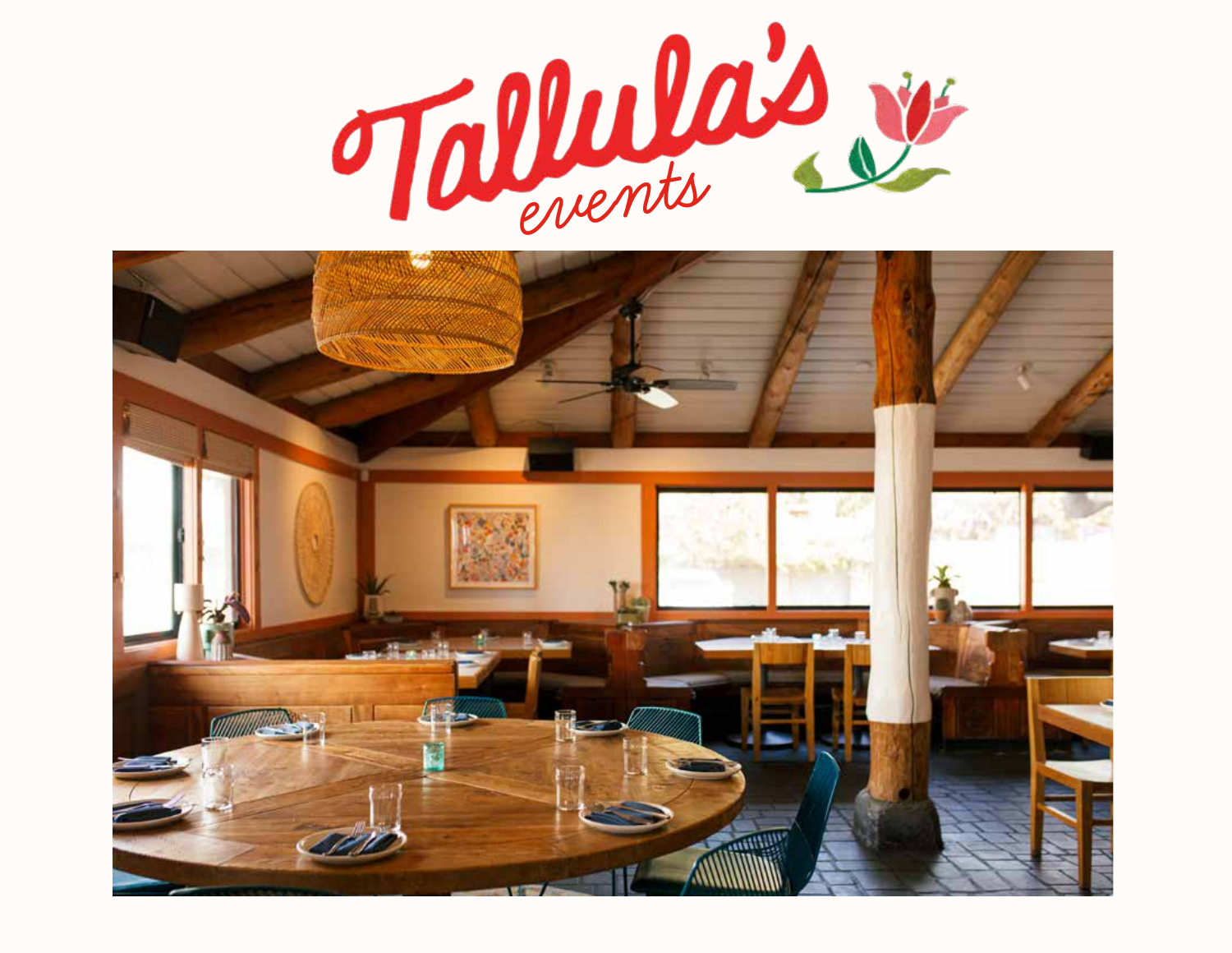## **About Us**







We are a fun, SoCal-inspired, Mexican restaurant from Rustic Canyon Family partners Josh Loeb and Zoe Nathan, located in Santa Monica Canyon and just steps from the beach. Our menu is sourced from the nearby Santa Monica Farmers' Market or regional farmers, fishermen, ranchers and purveyors with sustainable practices. Chef Juan Robles and team call on timehonored recipes to make fresh chile pastes and salsas in-house, as well as their own heirloom corn masa for fresh tortillas. We also have a great bar with one of the largest collections of Mexican, small-batch spirits on the Westside.

Our vibrant main dining room, bar & lounge, festive outdoor patio and private dining room are ideal for daytime and nighttime private and semi-private events. To help make your experience seamless and fun, we offer custom family-style and buffet menus for gatherings of up to 200 guests.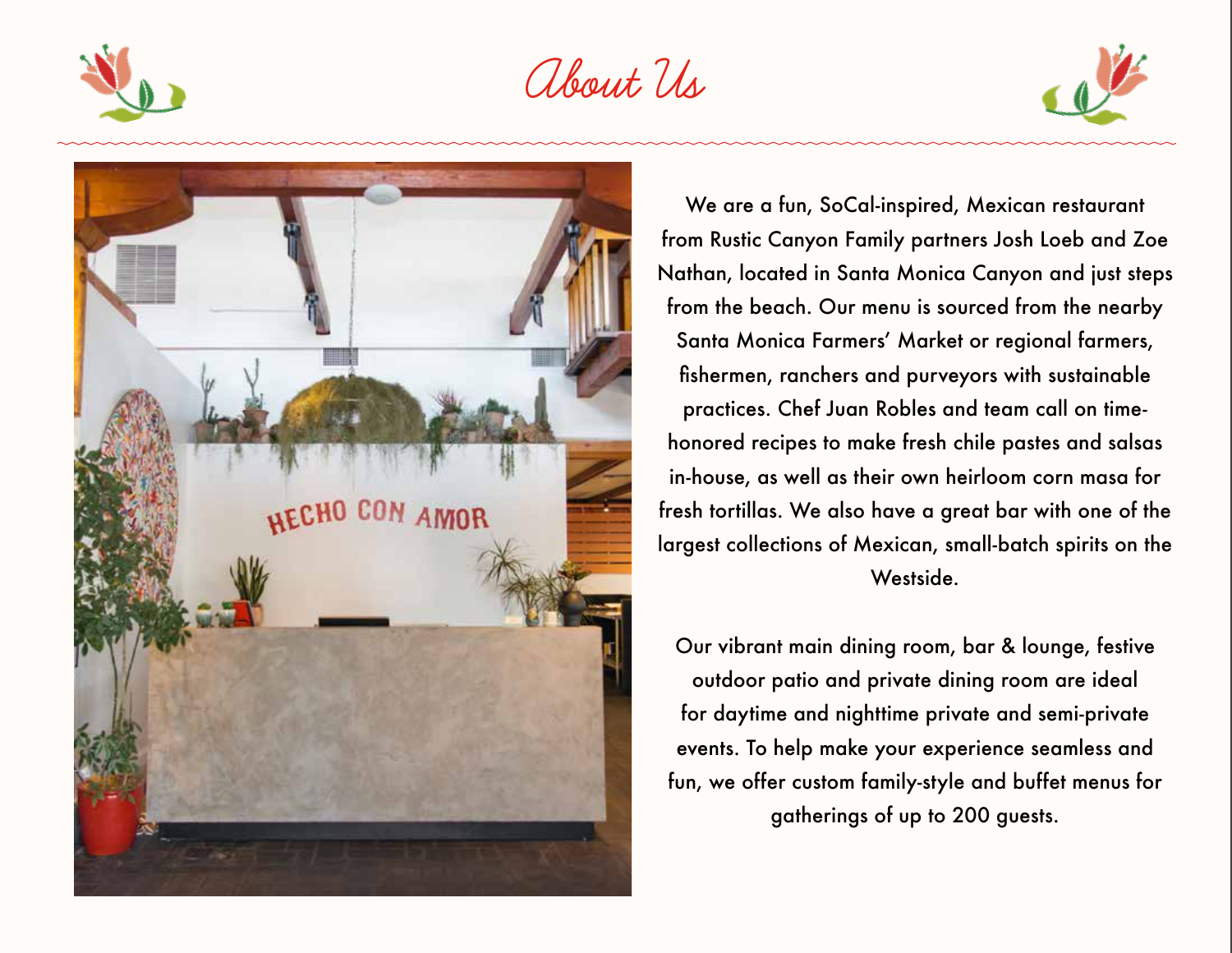





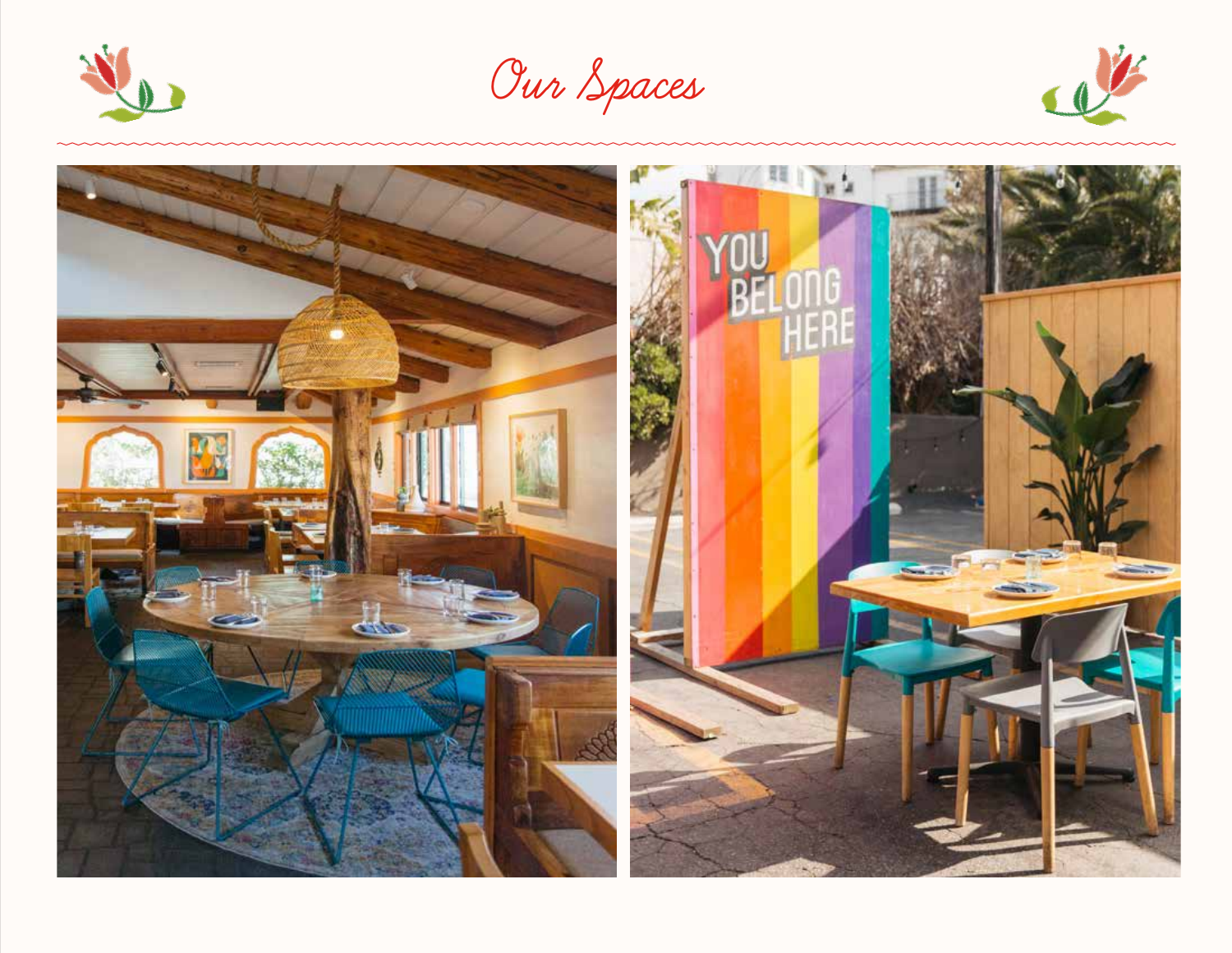

**Felix's Bar**

Our colorful bar and lounge gives you indoor and outdoor space for 25-50 guests. It features a more fluid layout with lounge seating and high-tops, making it ideal for networking, corporate events, and mixers. Guests can enjoy stationary platters and a build-your-own taco buffet.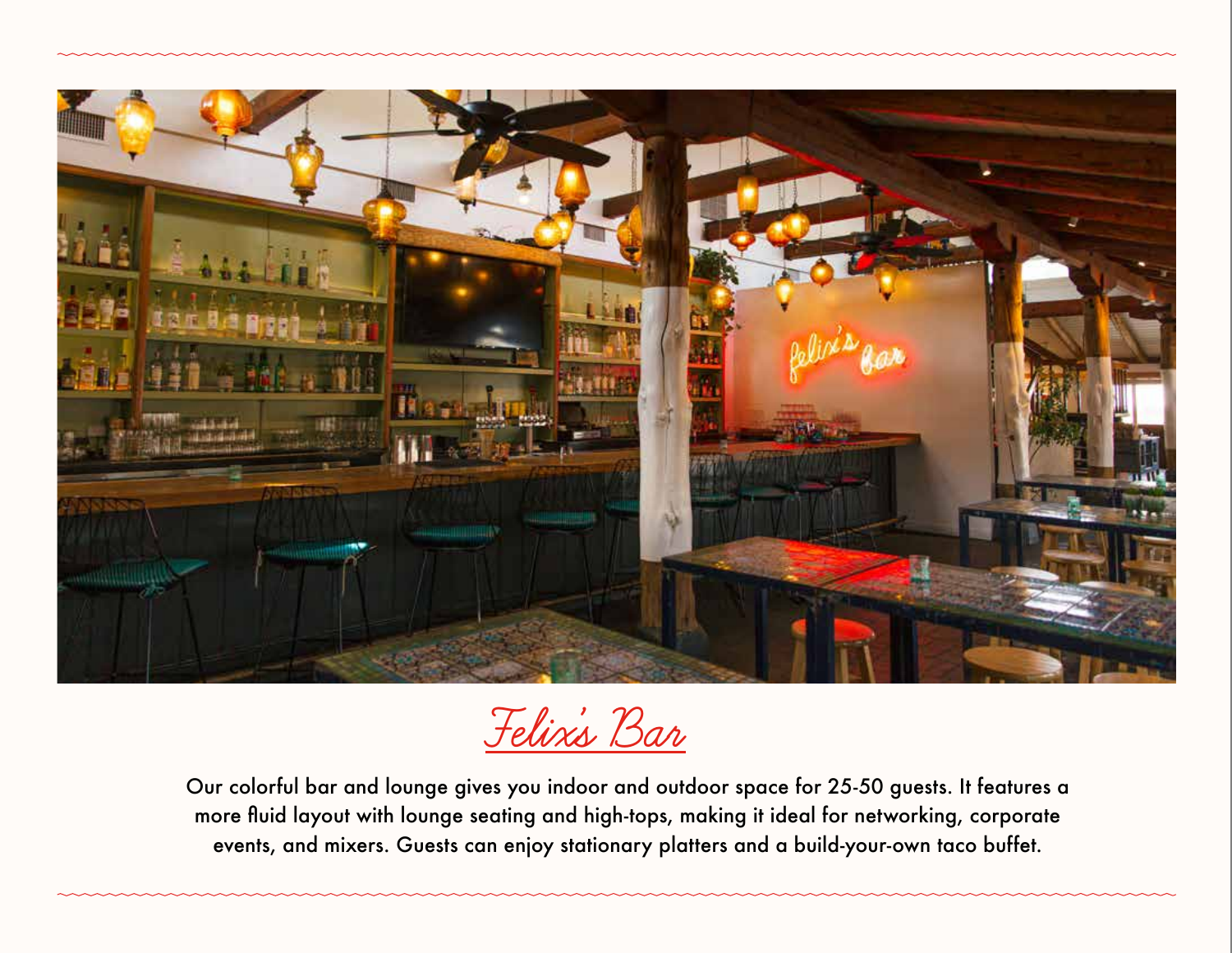

**Private Dining Room**

Located on the second floor, with its own private entrance, restroom and bar, this light-filled room can host up to 30 guests seated and 50 guests reception-style. It's perfect for showers, birthday parties, intimate rehearsal dinners, and company gatherings.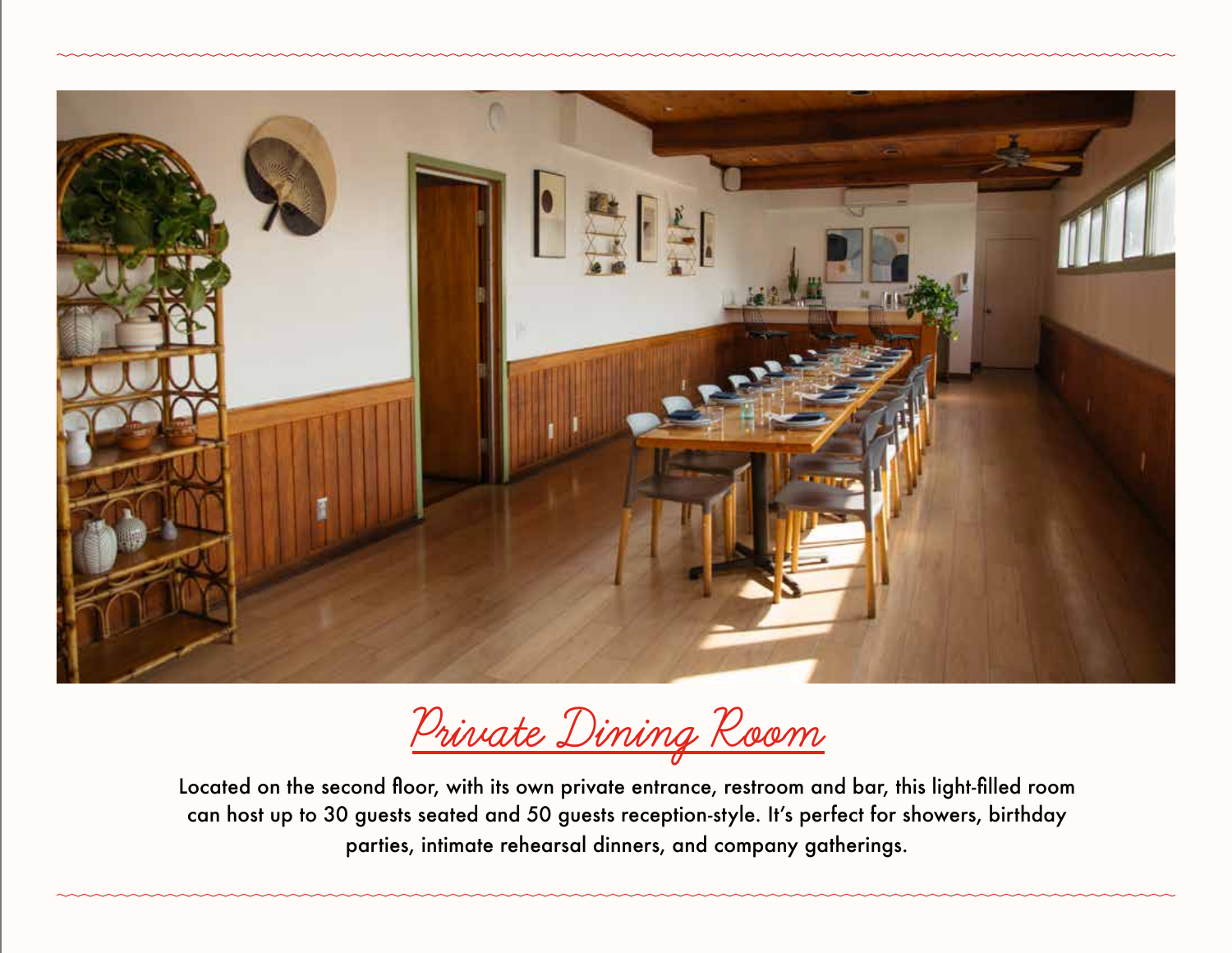

**Indoor Buyout**

Includes our vibrant main dining room with an open kitchen concept, hanging plant garden, and spacious built-in banquettes. Accommodates about 60 - 75 guests exclusively in the main dining room and up to 125 guests when including Felix's Bar.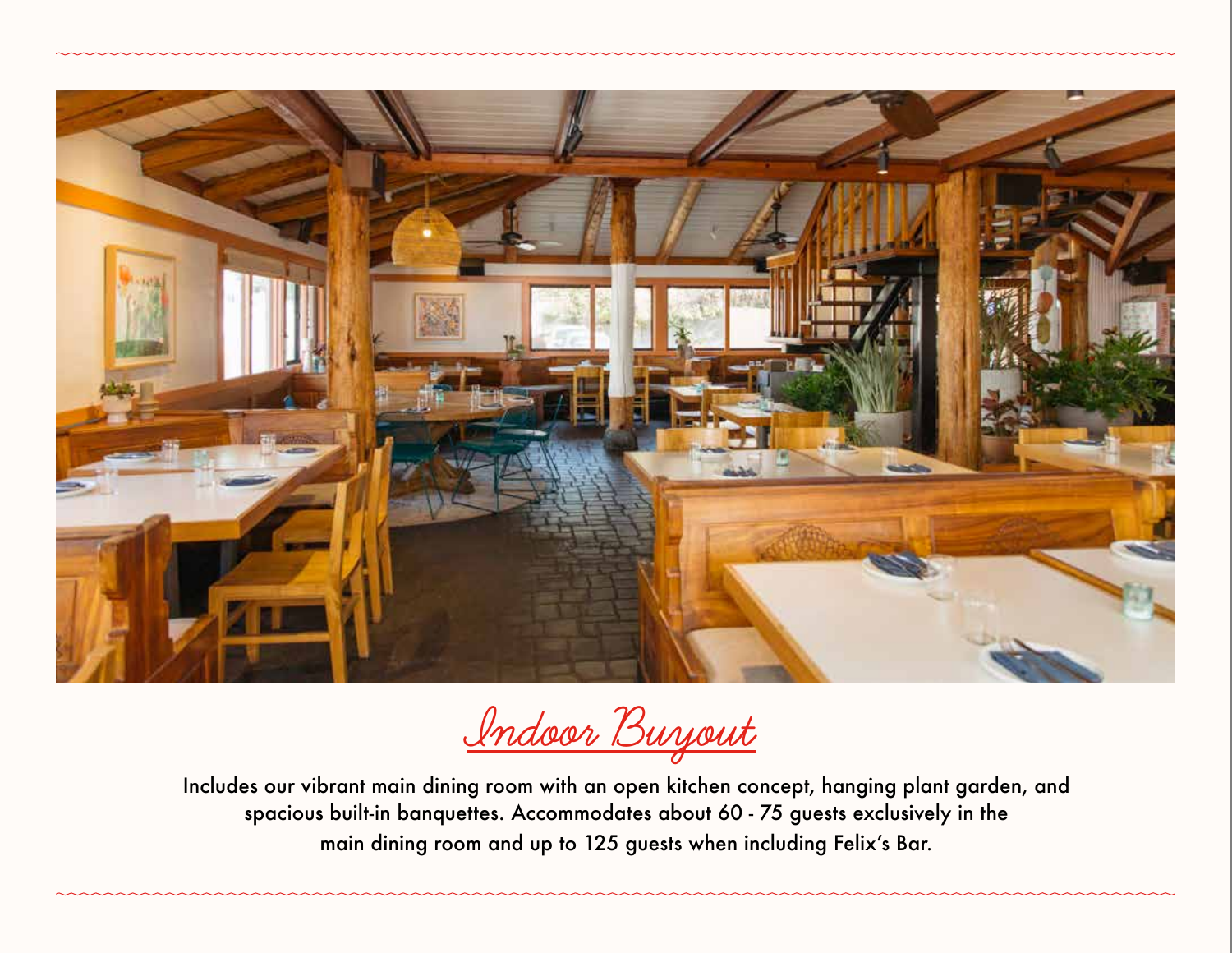

**Outdoor Buyout**

Our new, canopied patio in the parking lot really feels like a beach party! We have flexible seating and table arrangements for up to 100 guests, and can include anything from tray-pass to buffet, and your own satellite margarita bar. We also offer a Partial Outdoor Buyout, which can seat 10-30 guests with a delicious family-style dinner.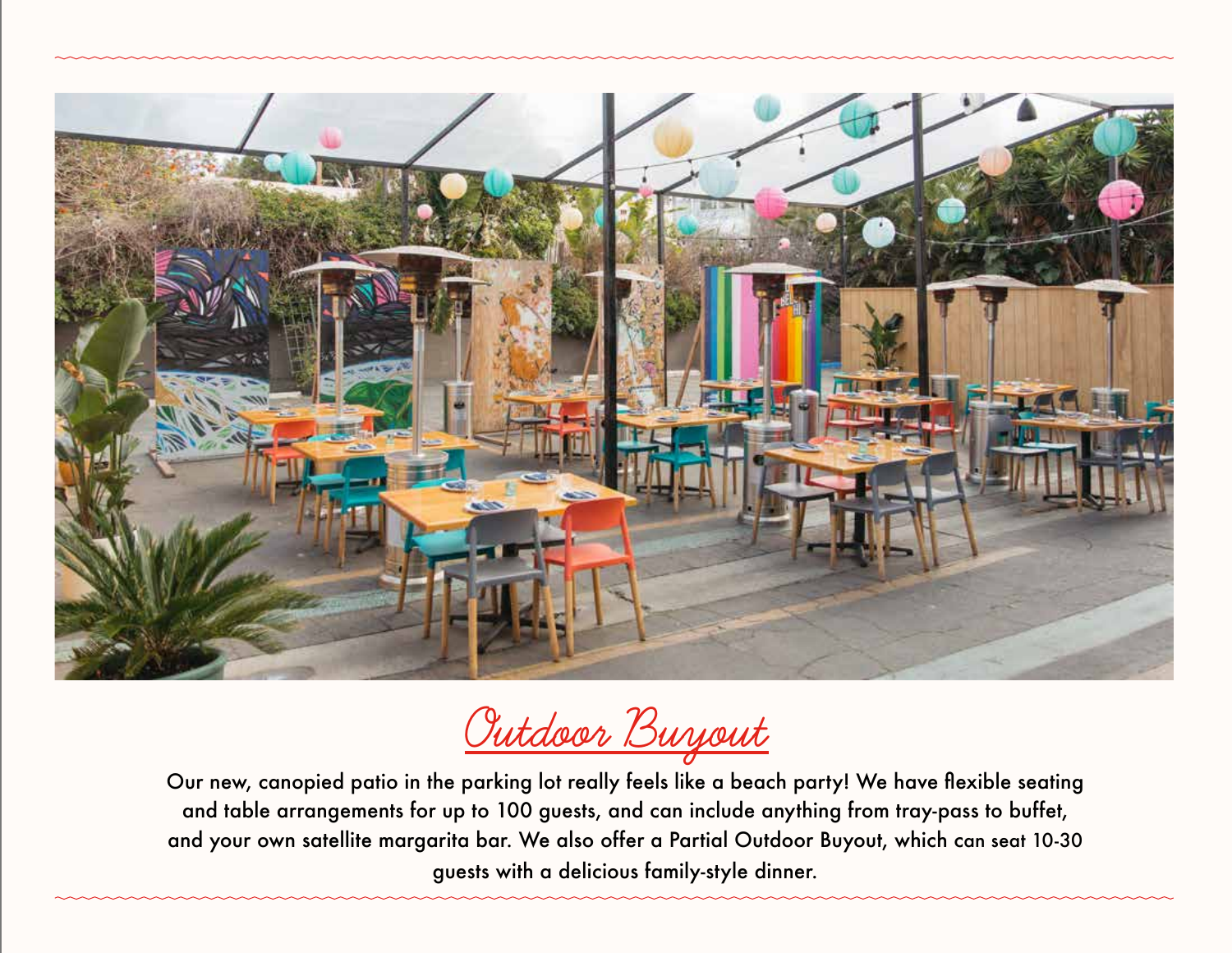

Full Buyout

Have Tallula's all to yourself! Includes everything with our indoor and outdoor buyouts.

*Please contact [events@tallulasrestaurant.com](mailto:events%40tallulasrestaurant.com?subject=Event%20Inquiry) to discuss availability, minimum spends, menu, and service-style options. Other charges include tax, a 4% health charge and a 20% service charge.*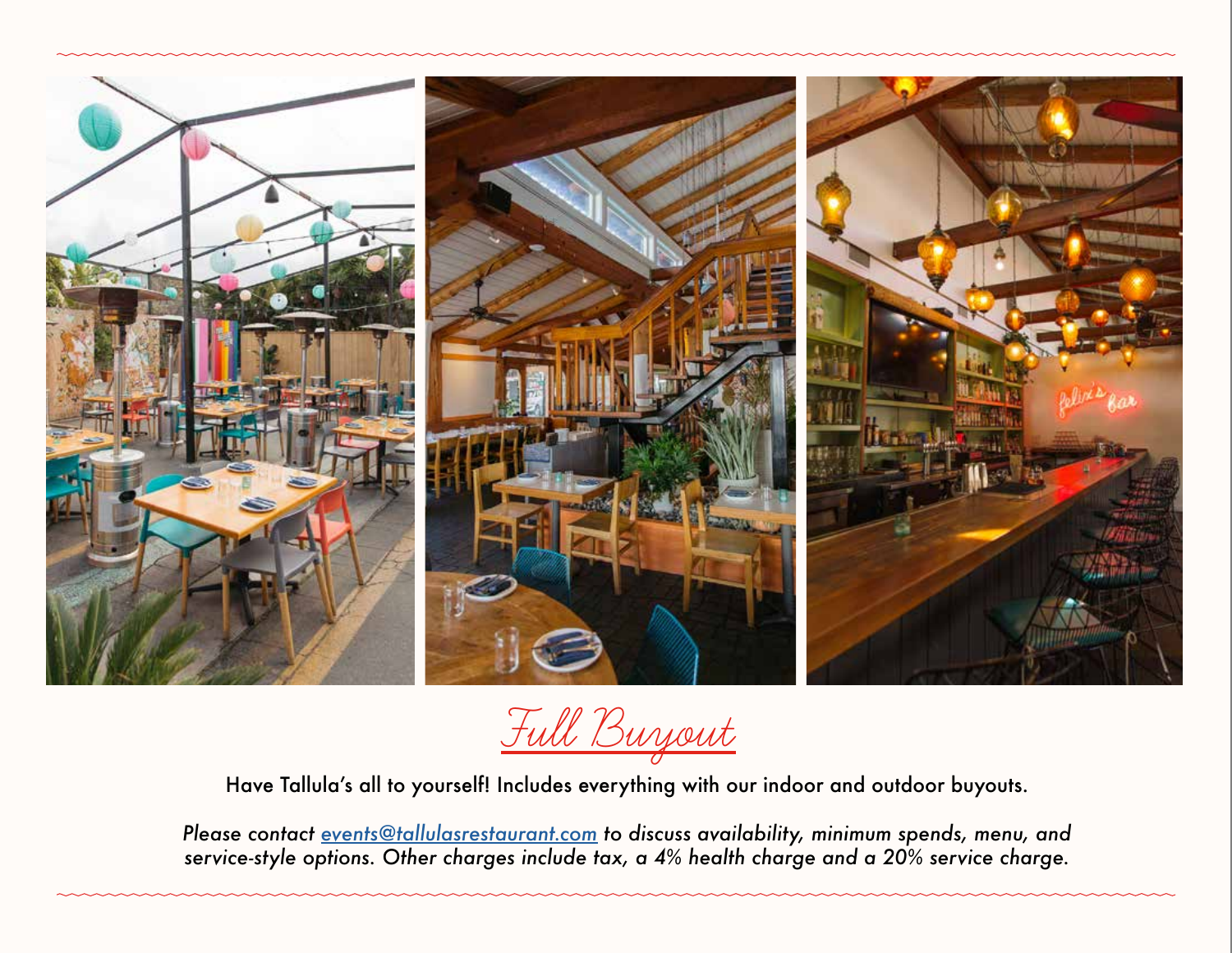**Sample Menus / Taqueria Party!**

\$60/person food, served Family-Style for up to 25 guests. Price doesn't include beverages, tax, 4% healthcare charge\* & 20% service charge.

**snacks for the table**

**guacamole, salsa & chips (vegan, gf)** organic avocado, lime, cilantro, red onion, jalapeño ... with raw vegetables crudite & spicy pickles ... **spicy garlic chile peanuts (vegan, gf)** served with lime **nachos "sencillo" (v)** aged cheddar cheese, pinto beans, pickled jalapeño, cilantro, pico de gallo add on **oysters by the dozen (gf)** tephache mignonette, shallots, chile powder **+\$48**

**starters choose two**

**farmers' market lettuces (vegan, gf)** kumquat, shallot, bergamot and chile mulato vinaigrette, candied pecan **little gem caesar salad (gf)** anchovy, garlic, lemon, pumpkin seeds, pecorino **crispy cauliflower (vegan, gf)** mojo picon, pickled red onion, pepitas, cilantro **kanpachi crudo (gf)** aguachile negro, persian cucumber, red onion, radish, jalapeño oil **+\$5pp**

**taqueria choose three** *our organic Masienda corn tortillas are made fresh daily!*

**market veggie taco (vegan, gf)** crispy brussels sprouts, refried black beans, salsa macha, red onion, cilantro **grass-fed carne asada taco (gf)** tomatillo, poblano, mexican giardiniera, cilantro **achiote braised chicken taco (gf)** red onion, cilantro, salsa verde **shrimp diablo taco (gf)** guajillo and chile de arbol sauce, mezcal, lime, red onion, cilantro

**chicken enchiladas suizas (gf)** creamy salsa verde, salsa semilla, herbs, radish, jack cheese

**sides**

**organic pinto beans (vegan, gf) organic red rice (vegan, gf)**

**desserts choose one**

**rosario's flan bites** fried coconut, vanilla whipped cream **mini bunuelos** tossed in cinnamon sugar and topped with whipped cream **churros** with mexican dipping chocolate

*\*A 4% charge is added by the restaurant to all checks to help offer fully covered health care to all employees. please let us know if you have any questions. Thank you for supporting a healthier staff.*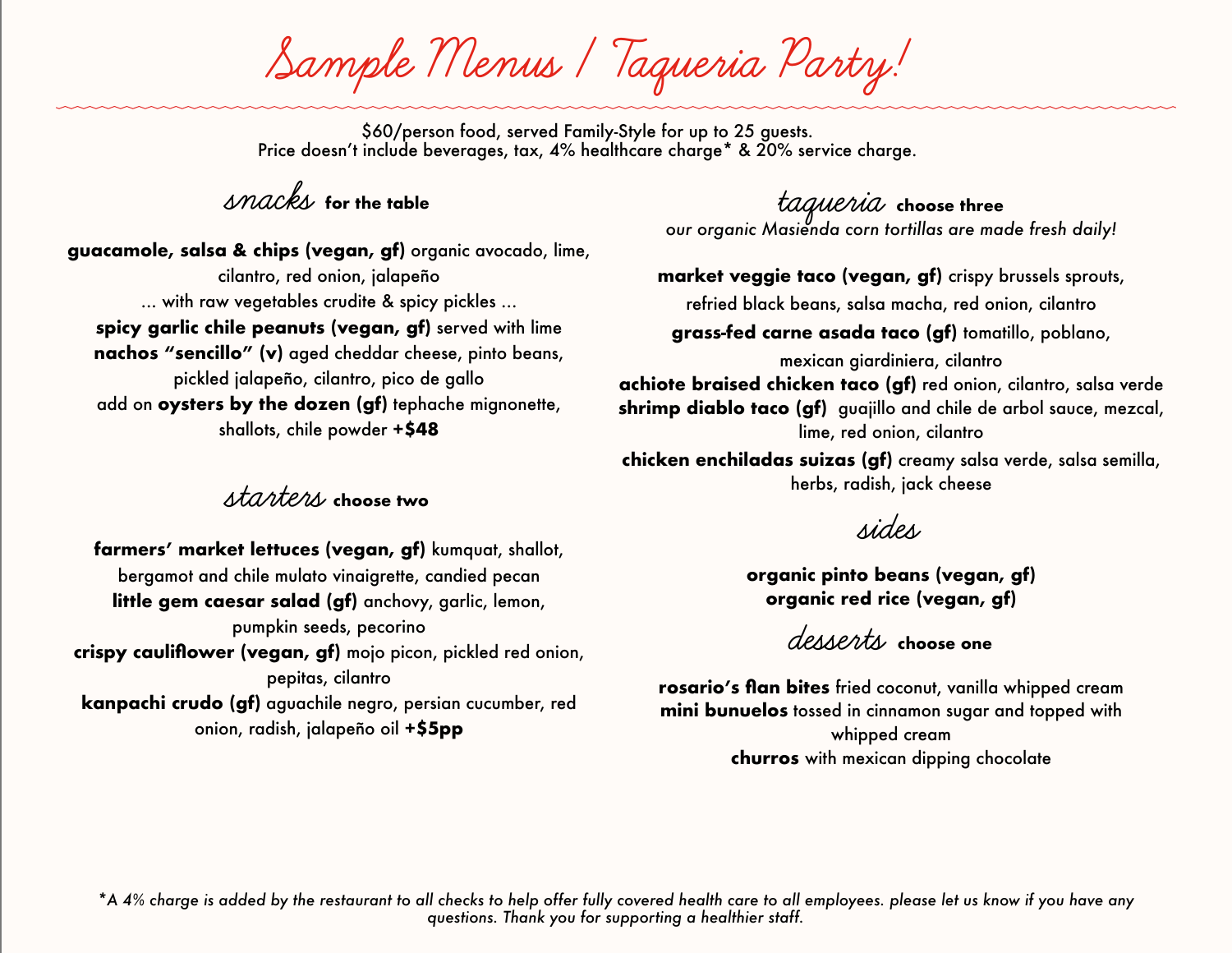**Sample Menus / Entree-Style Dinner**

 \$75/person food, served Family-Style for up to 50 guests. Price doesn't include beverages, tax, 4% healthcare charge\* & 20% service charge.

**snacks for the table**

**guacamole, salsa & chips (vegan, gf)** organic avocado, lime, cilantro, red onion, jalapeño ... with raw vegetables crudite & spicy pickles ... **spicy garlic chile peanuts (vegan, gf)** served with lime **nachos "sencillo" (v)** aged cheddar cheese, pinto beans, pickled jalapeño, cilantro, pico de gallo add on **oysters by the dozen (gf)** tephache mignonette, shallots, chile powder **+\$48**

**starters choose two**

**farmers' market lettuces (vegan, gf)** kumquat, shallot, bergamot and chile mulato vinaigrette, candied pecan **little gem caesar salad (gf)** anchovy, garlic, lemon, pumpkin seeds, pecorino **crispy cauliflower (vegan, gf)** mojo picon, pickled red onion, pepitas, cilantro **kanpachi crudo (gf)** aguachile negro, persian cucumber, red onion, radish, jalapeño oil **+\$5pp**

**mid-course choose two**

**seasonal vegetable empanada (vq, gf)** queso fresco, crema **chicken enchiladas suizas (gf)** creamy salsa verde, salsa semilla, herbs, radish, jack cheese

**mid-course continued**

**meatballs (gf)** grass-fed beef pork meatballs, creamy polenta, salsa veracruz **clams mazatlan (gf)** smoked tomato, charred green garlic, ancho chile, poblano, lime

## **mains choose two**

**pollo rostizado (gf)** grilled organic half chicken, mole blanco, asparagus, onion petals, toasted sesame **grass-fed hanger steak (gf)** mojo de ajo weiser potatoes, charred leeks, pipian verde **striped bass veracruz (gf)** tomatoes, capers, olives, garlic, heirloom amarillo beans

**sides**

**organic pinto beans (vegan, gf) organic red rice (vegan, gf) fresh handmade corn tortillas (vegan, gf)**

**desserts choose two**

**rosario's flan bites** fried coconut, vanilla whipped cream **mini bunuelos** tossed in cinnamon sugar and topped with whipped cream **churros** with mexican dipping chocolate

*\*A 4% charge is added by the restaurant to all checks to help offer fully covered health care to all employees. please let us know if you have any questions. Thank you for supporting a healthier staff.*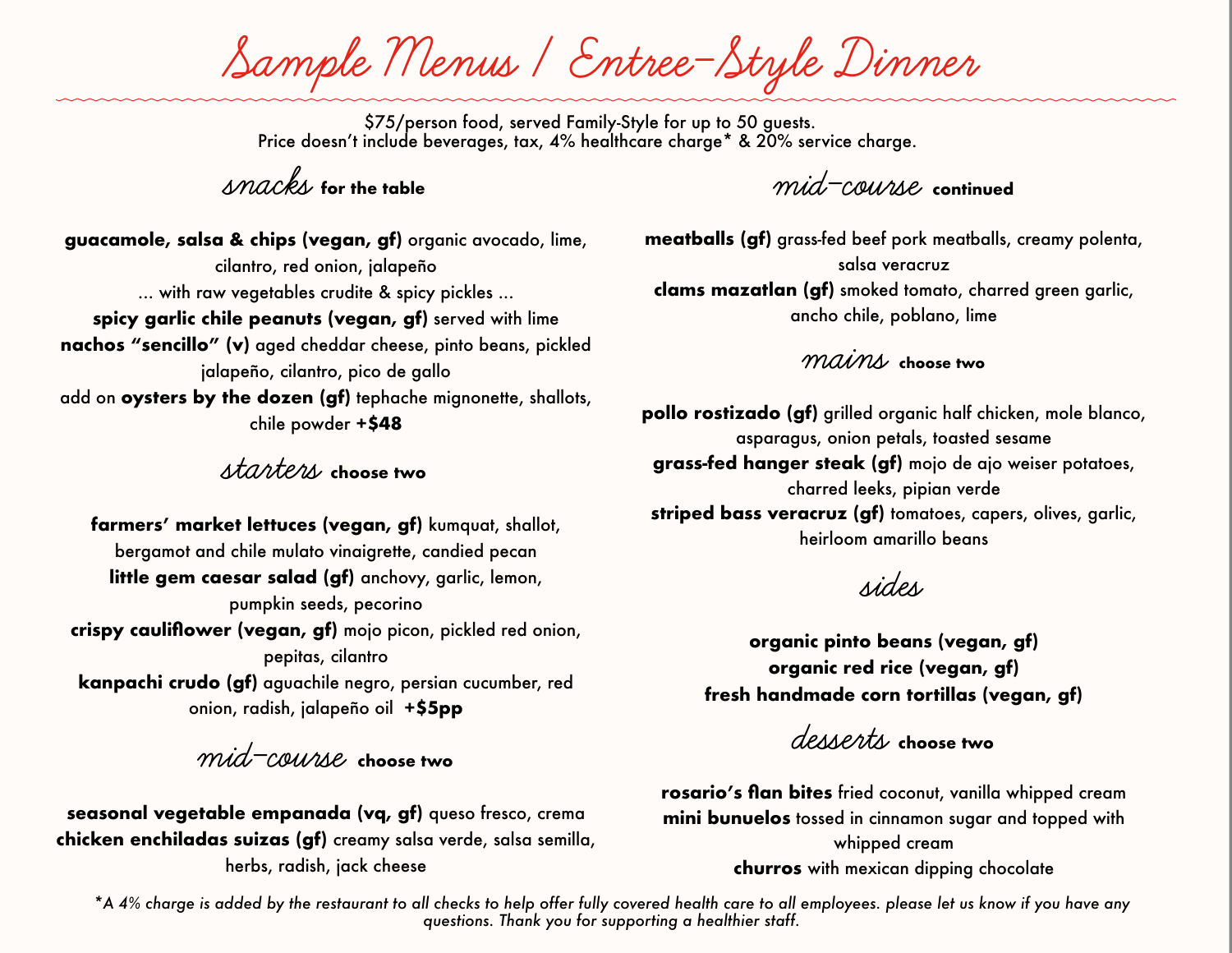**Sample Menus / Buffets & Bar Packages**

Our Large Party Buffets include a stationary set-up for snacks upon arrival and choice of two desserts. Price doesn't include beverages, tax, 4% healthcare charge\* & 20% service charge.

**entree buffet \$70/person**

**- choice of 1 salad**  farmer's market lettuces or tallula's caesar

- **choice of 1 appetizer**  organic chicken enchiladas, pork meatballs or seasonal vegetable empanadas (v)
- **choice of 3 entree options**  seasonal vegetable selection (vegan, gf) organic braised chicken - seasonal set (gf) seafood selection - grilled catch of the day (gf) beef selection - grilled flat iron steak (gf) **+\$5pp**

**- fresh, handmade corn tortillas, organic rice & beans -**

**add on our delicious tray-passed appetizers! \$12 for choice of 2 items \$18 for choice of 3 items**

avocado bites (vegan) veggie tamales (v) mini chicken or mushroom quesadilla bites (av) pork or beef meatballs with salsa molcajete (gf) chicken tinga tosada (gf) seasonal crudo on a chip (gf) **+\$2pp**

**bar packages based on a 3 hour event**

**the "straight up" package** includes select beer, wine, Tallula's Margarita (traditional and spicy), and Paloma Blanca - **\$55/person**

**pacific platinum** includes select beer, wine, well cocktails, our Tallula's Margarita, Paloma Blanca, and additional specialty cocktail of your choice - **\$65/person**

**agave aficionado** all of the above + a featured blanco, reposado,

and añejo agave spirit - **\$85/person**

**... all additional beverages will be based on consumption ...**

**dietary restriction guide**

 $v =$  vegetarian av = available vegetarian vq = available vegan  $gf = gluten-free$ 

*\*A 4% charge is added by the restaurant to all checks to help offer fully covered health care to all employees. please let us know if you have any questions. Thank you for supporting a healthier staff.*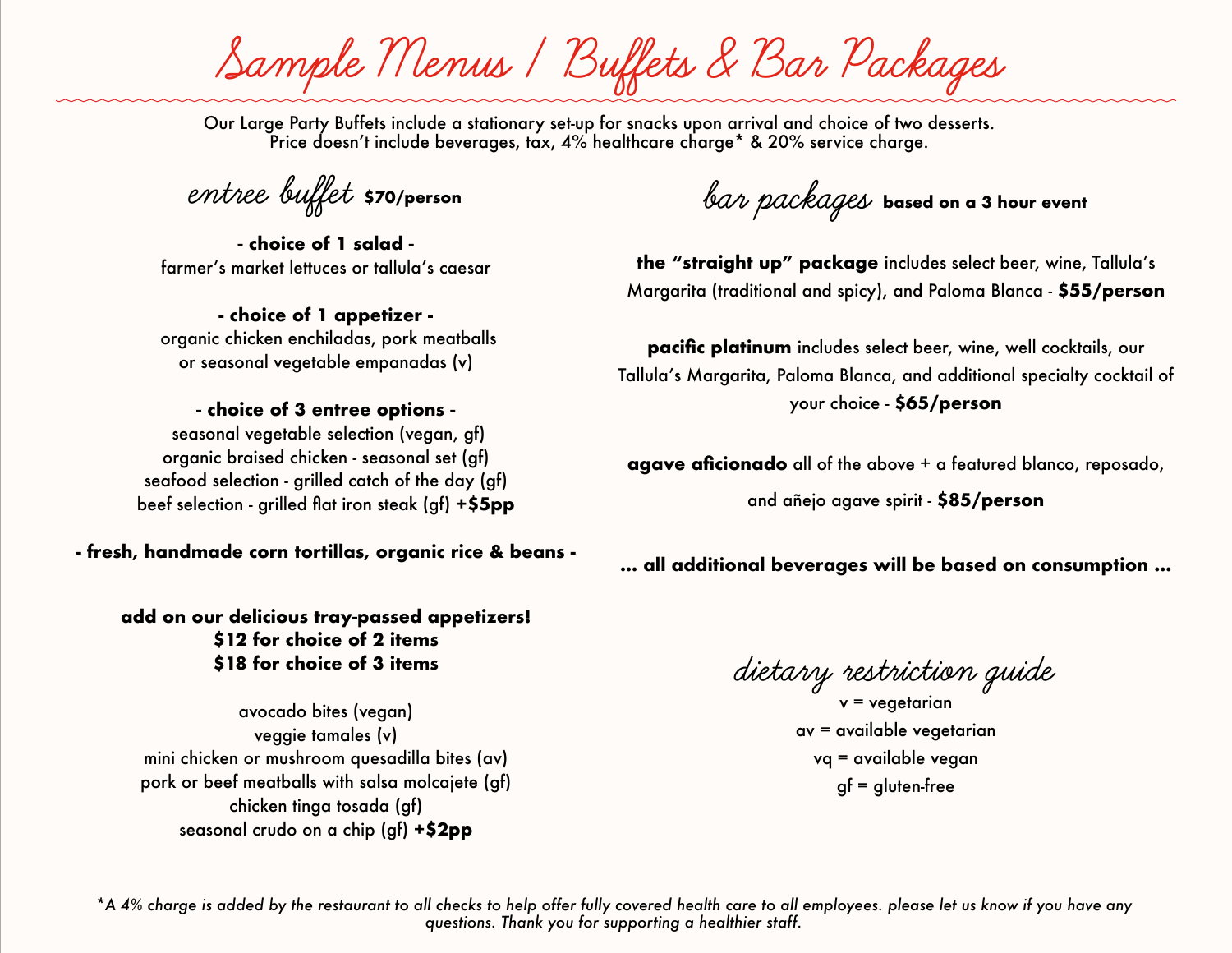